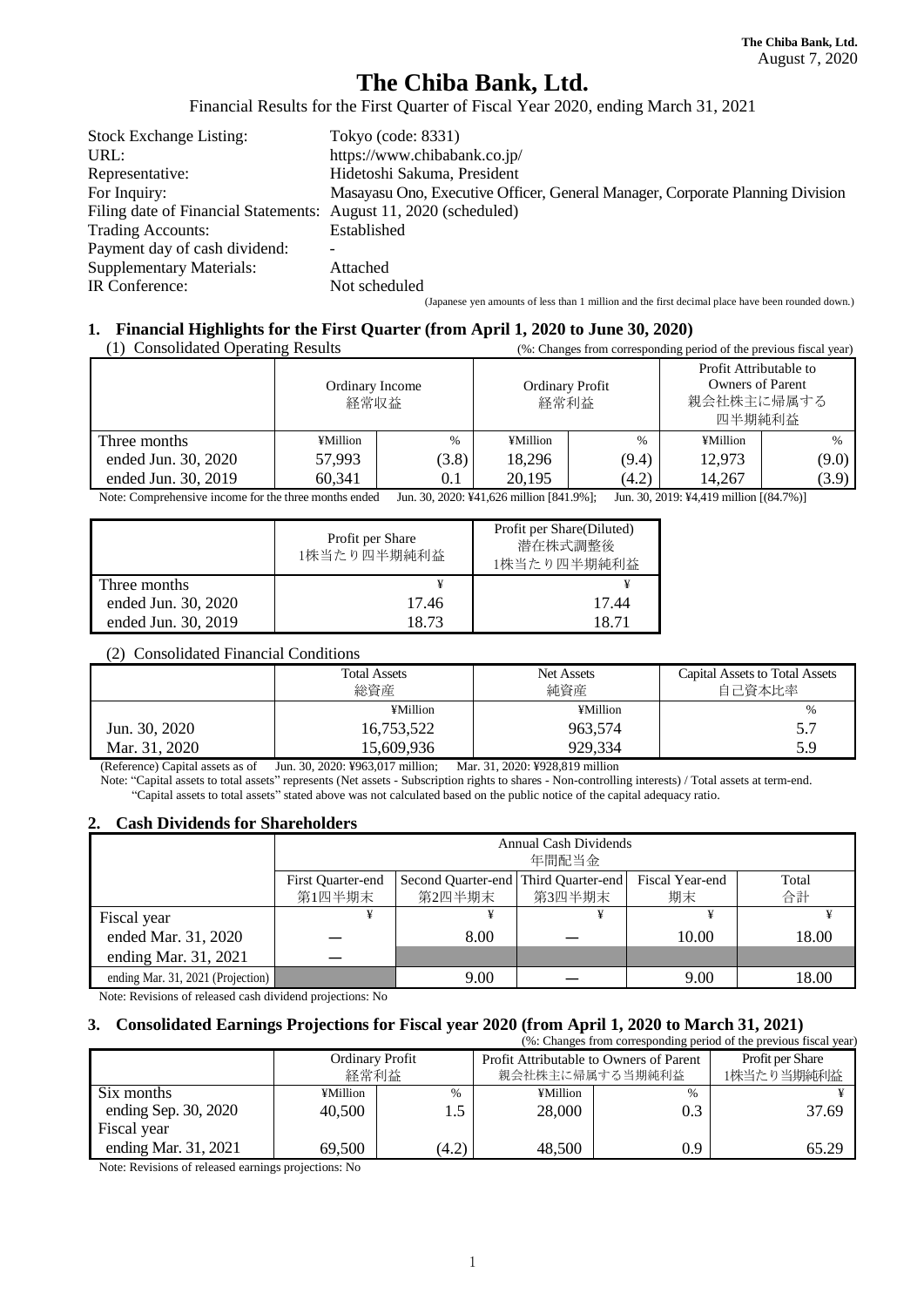#### **\* Notes**

- (1) Material changes in consolidated subsidiaries during the period (changes in specific subsidiaries accompanied by changes in scope of consolidation): No
- (2) Adoption of particular accounting methods for quarterly consolidated financial statements: No

#### (3) Changes in accounting principles, accounting estimates and restatement:

- ① Changes in accounting principles in accordance with changes in accounting standard, etc.: No
- ② Other changes in accounting principles: Yes
- ③ Changes in accounting estimates: Yes
- ④ Restatement: No
- Note: The Chiba Bank and consolidated subsidiaries have changed the depreciation method form the current first quarter of consolidated fiscal year, and this change is applicable to "change in accounting principles that is difficult to distinguish from change in accounting estimates."

 For information in detail, please refer to "2. Quarterly Consolidated Financial Statements and Notes (5) Change in Accounting Principles that is Difficult to Distinguish from Change in Accounting Estimates" on page 9.

#### (4) Number of Issued Shares (Common Stock)

| (1) | Number of issued shares (including treasury shares): | Jun. 30, 2020                    | 815,521,087 shares |
|-----|------------------------------------------------------|----------------------------------|--------------------|
|     |                                                      | Mar. 31, 2020                    | 815,521,087 shares |
| (2) | Number of treasury shares:                           | Jun. 30, 2020                    | 72,709,807 shares  |
|     |                                                      | Mar. 31, 2020                    | 72,709,778 shares  |
| (3) | Average number of issued shares:                     | Three months ended Jun. 30, 2020 | 742,811,243 shares |
|     |                                                      | Three months ended Jun. 30, 2019 | 761,399,108 shares |
|     |                                                      |                                  |                    |

## **\* This quarterly report is not subject to the quarterly review**

# **\* Explanation for the proper use of projections and other notes**

For information related to the projections, please refer to "1. Qualitative Information (3) Qualitative Information related to the Consolidated Earnings Projections" on page 4.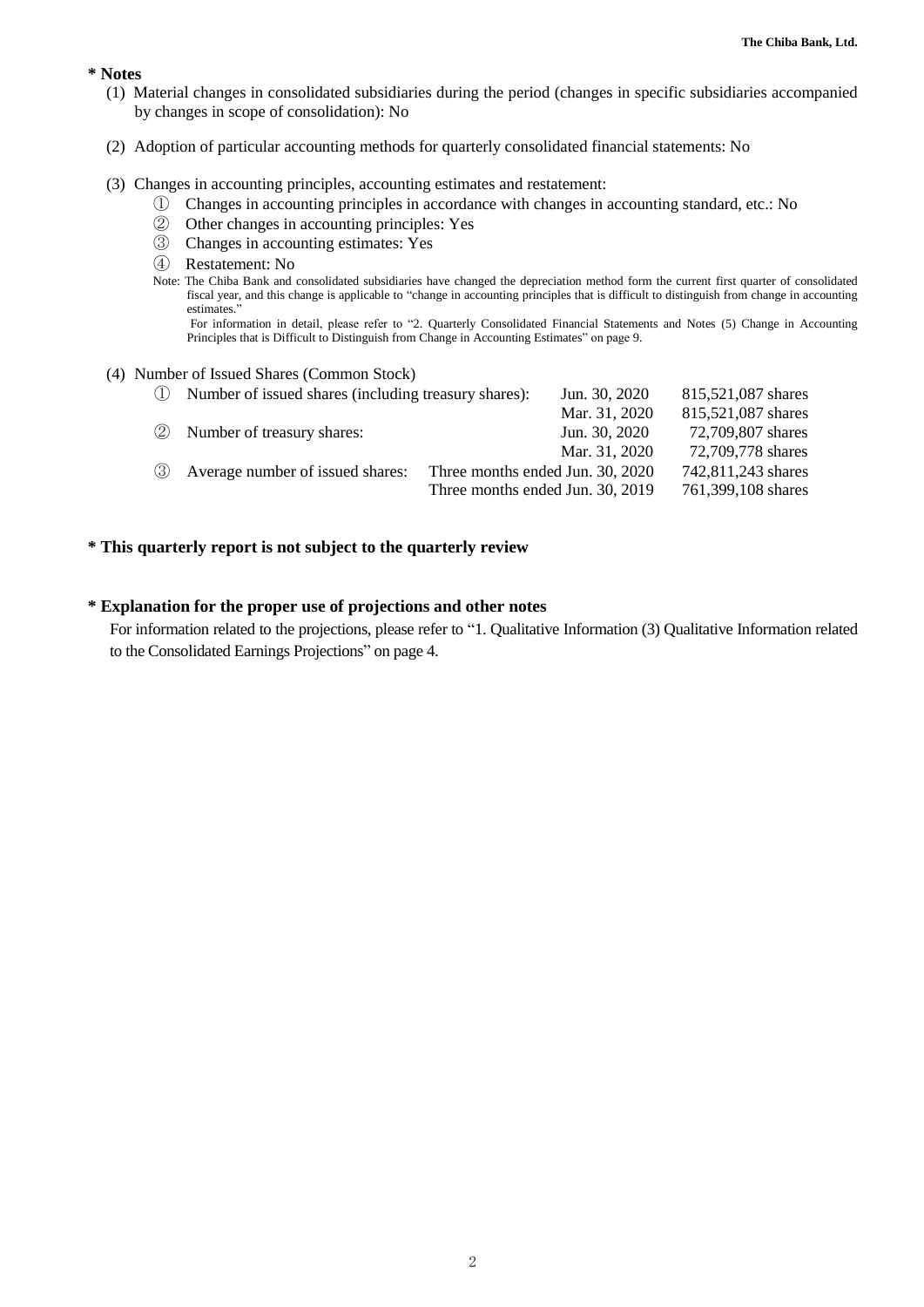# **Table of contents**

| (5) Change in Accounting Principles that is Difficult to Distinguish from Change in Accounting Estimates 9 |  |
|------------------------------------------------------------------------------------------------------------|--|
|                                                                                                            |  |
|                                                                                                            |  |
|                                                                                                            |  |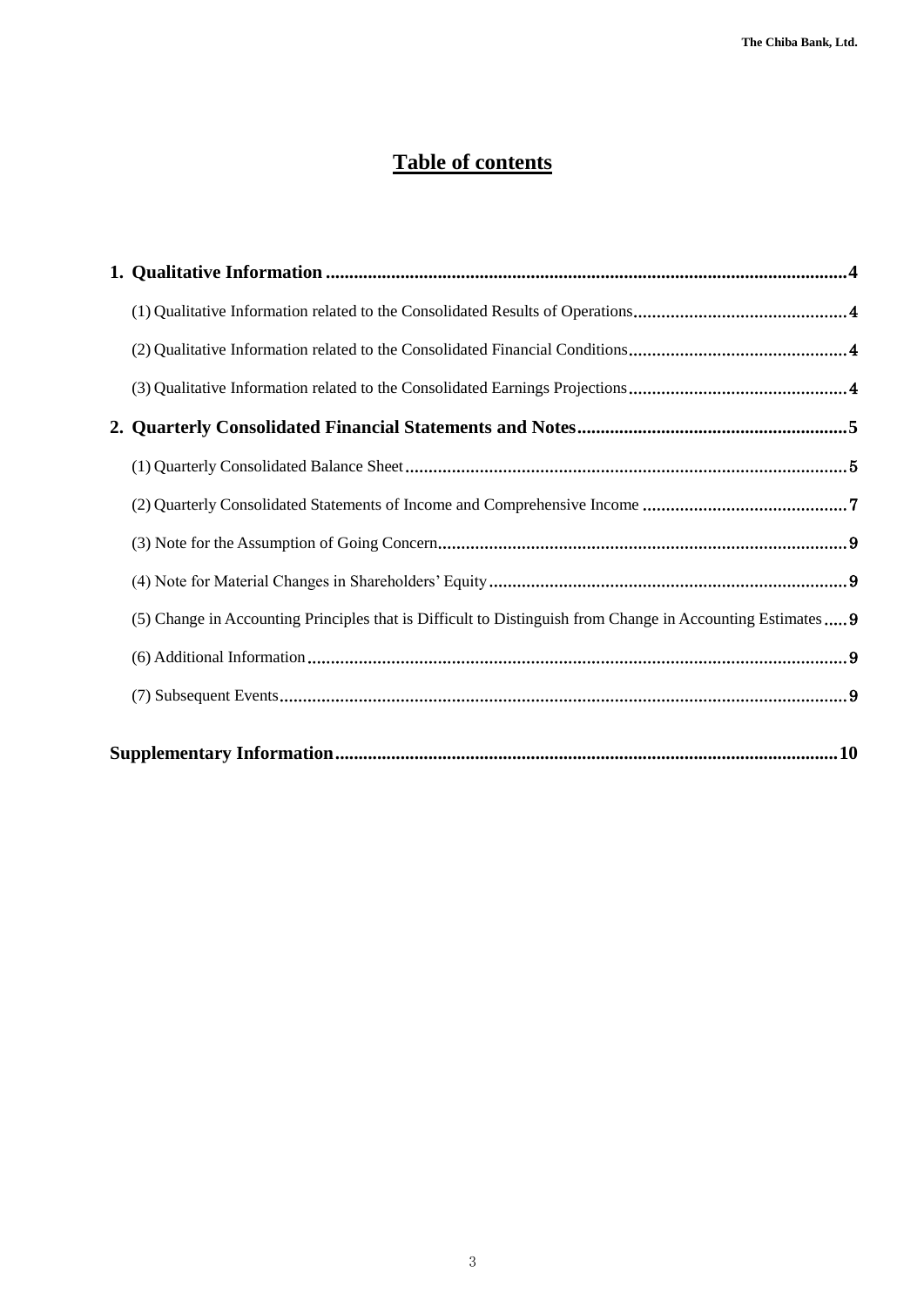#### <span id="page-3-0"></span>**1. Qualitative Information**

#### <span id="page-3-1"></span>**(1) Qualitative Information related to the Consolidated Results of Operations**

Financial results for the first quarter of fiscal year ending March 31, 2021 were as follows.

Ordinary income decreased by ¥2,348 million from the corresponding period of the previous fiscal year, to ¥57,993 million mainly due to decrease in interest income such as interest on loans and discounts. Ordinary expenses decreased by ¥449 million from the corresponding period of the previous fiscal year, to ¥39,696 million mainly due to decrease in interest expenses such as interest on deposits.

As a result, ordinary profit decreased by ¥1,898 million to ¥18,296 million, and profit attributable to owners of parent decreased by ¥1,294 million to ¥12,973 million compared with the corresponding period of the previous fiscal year.

#### <span id="page-3-2"></span>**(2) Qualitative Information related to the Consolidated Financial Conditions**

Total assets as of June 30, 2020 increased by ¥1,143.5 billion from the previous fiscal year-end, to ¥16,753.5 billion. Figures for the Bank's major accounts were as follows.

The balance of deposits as of June 30, 2020 was ¥13,541.5 billion, an increase of ¥768.8 billion mainly in personal deposits from the position as of March 31, 2020. This growth reflects our continuing efforts to provide a full range of financial products and services, as well as activities to encourage customers to make the Chiba Bank their main banking institution for household needs. We also continued to respond positively to the funding demand of customers. As a result, the balance of loans and bills discounted as of June 30, 2020 increased by ¥236.1 billion from the position as of March 31, 2020, to ¥10,801.8 billion. The amount of securities held decreased by ¥3.0 billion from the position as of March 31, 2020, to ¥2,115.5 billion.

#### <span id="page-3-3"></span>**(3) Qualitative Information related to the Consolidated Earnings Projections**

There are no changes in our earnings projections for the fiscal year ending March 31, 2021 released on May 11, 2020.

Note: The above projections are based on information, which is presently available, and assumptions coming from the judgment, assessment, and recognition of facts at this moment. Actual results may differ from those projections depending on various future factors. If the earnings projects require any revisions, it will be promptly announced.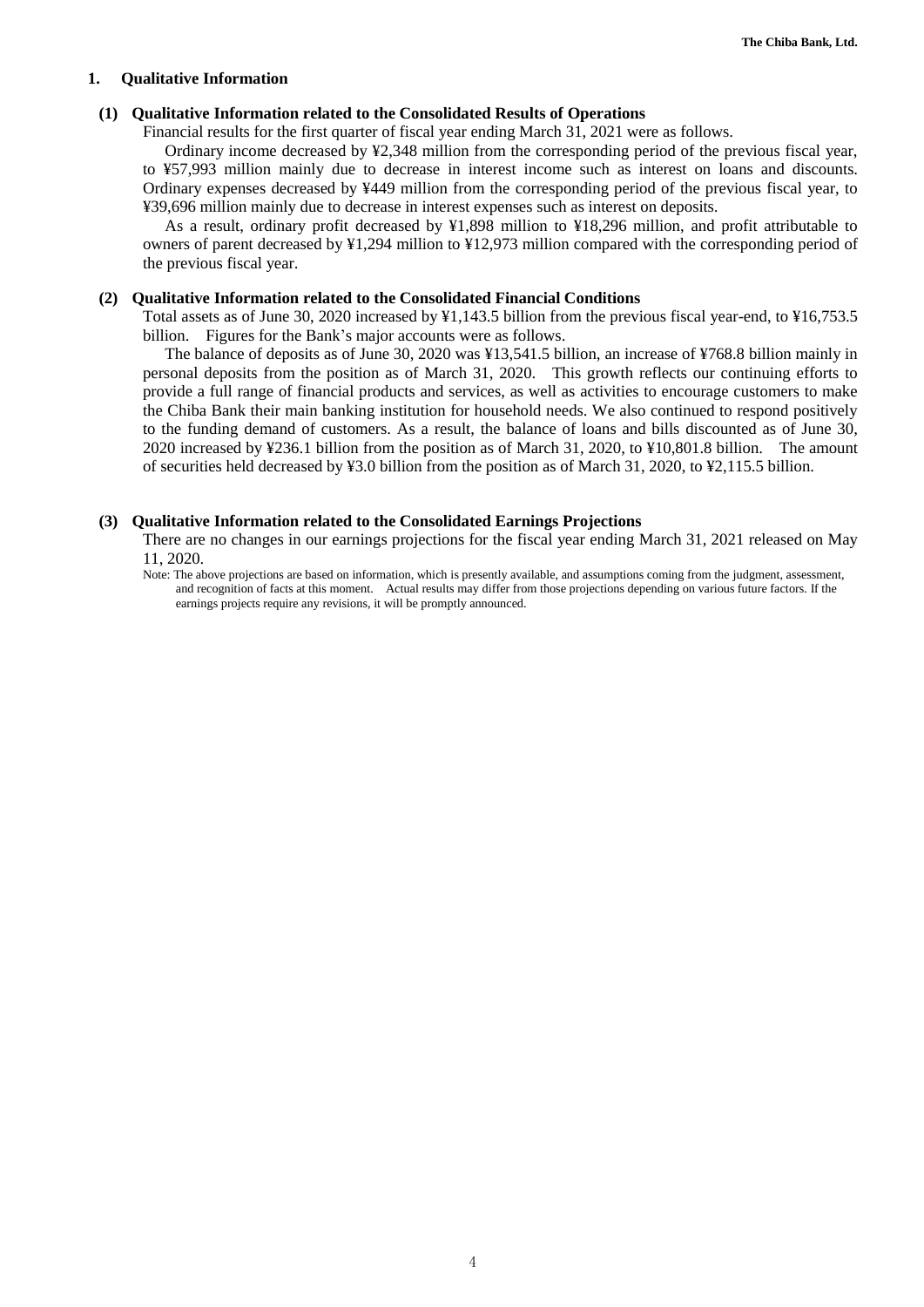# <span id="page-4-0"></span>**2. Quarterly Consolidated Financial Statements and Notes**

# <span id="page-4-1"></span>**(1) Quarterly Consolidated Balance Sheet**

|                                                       |                                                               |                | (¥ Million)   |
|-------------------------------------------------------|---------------------------------------------------------------|----------------|---------------|
| Item                                                  | 科目                                                            | As of          | As of         |
| Assets                                                | (Japanese)<br>(資産の部)                                          | March 31, 2020 | June 30, 2020 |
| Cash and due from banks                               | 現<br>金<br>預<br>ゖ<br>金                                         | 1,928,656      | 3,057,843     |
| Call loans and bills bought                           | コールローン及び買入手形                                                  | 152,307        | 104,507       |
| Receivables under resale agreements                   | 先<br>勘<br>買<br>現<br>定                                         | 19,999         | 24,999        |
| Monetary claims bought                                | 買<br>権<br>銭<br>入<br>金<br>債                                    | 21,245         | 21,240        |
| Trading assets                                        | 定<br>引<br>特<br>取<br>産<br>資                                    | 418,373        | 250,186       |
| Money held in trust                                   | 銭<br>託<br>金<br>信<br>の                                         | 28,684         | 19,579        |
| Securities                                            | 有<br>価<br>証<br>券                                              | 2,118,588      | 2,115,574     |
| Loans and bills discounted                            | 貸<br>出<br>金                                                   | 10,565,697     | 10,801,810    |
| Foreign exchanges                                     | 外<br>為<br>替<br>国                                              | 6,394          | 4,744         |
| Other assets                                          | そ<br>他<br>資<br>産<br>$\sigma$                                  | 199,995        | 213,607       |
| Tangible fixed assets                                 | 有<br>産<br>資<br>形<br>固<br>定                                    | 116,118        | 116,859       |
| Intangible fixed assets                               | 定<br>無<br>資<br>産<br>形<br>固                                    | 14,593         | 14,451        |
| Net defined benefit asset                             | 退<br>産<br>職 給<br>付に係<br>る資                                    | 536            | 1,297         |
| Deferred tax assets                                   | 繰<br>延<br>税<br>金<br>資<br>産                                    | 4,776          | 4,545         |
| Customers' liabilities for acceptances and guarantees | 支<br>諾<br>返<br>払<br>承<br>見                                    | 45,259         | 35,925        |
| Allowance for loan losses                             | 貸<br>引<br>当<br>金<br>倒                                         | (31,291)       | (33, 653)     |
| Total assets                                          | 資<br>計<br>産<br>部<br>の<br>合                                    | 15,609,936     | 16,753,522    |
| Liabilities                                           | (負債の部)                                                        |                |               |
| Deposits                                              | 金<br>預                                                        | 12,772,684     | 13,541,579    |
| Negotiable certificates of deposit                    | 譲<br>性<br>金<br>渡<br>預                                         | 444,293        | 438,719       |
| Call money and bills sold                             | コールマネー及び売渡手形                                                  | 220,000        | 251,331       |
| Payables under repurchase agreements                  | 勘<br>売<br>現<br>先<br>定                                         | 30,657         | 31,682        |
| Payables under securities lending transactions        | 債券貸借取引受入担保金                                                   | 287,159        | 254,953       |
| Trading liabilities                                   | 特<br>定<br>取<br>引<br>負<br>債                                    | 25,641         | 21,743        |
| Borrowed money                                        | 借<br>用<br>金                                                   | 522,514        | 913,073       |
| Foreign exchanges                                     | 外<br>為<br>替<br>国                                              | 834            | 625           |
| Bonds payable                                         | 債<br>社                                                        | 115,229        | 114,581       |
| Borrowed money from trust account                     | 借<br>信<br>託<br>勘<br>定                                         | 2,790          | 2,835         |
| Other liabilities                                     | そ<br>他<br>負<br>債<br>の                                         | 195,755        | 152,407       |
| Net defined benefit liability                         | 退職給付に係る負債                                                     | 1,655          | 1,502         |
| Provision for directors' retirement benefits          | 退職慰労引当金<br>役 員                                                | 192            | 143           |
| Provision for reimbursement of deposits               | 睡眠預金払戻損失引当金                                                   | 1,692          | 1,617         |
| Provision for point loyalty programs                  | ポ<br>イ<br>$\overline{\phantom{a}}$<br>引<br>当<br>$\vdash$<br>金 | 576            | 634           |
| Reserves under special laws                           | 別法上の引当<br>金<br>特                                              | 21             | 17            |
| Deferred tax liabilities                              | 税<br>金<br>繰<br>延<br>負<br>債                                    | 3,129          | 16,060        |
| Deferred tax liabilities for land revaluation         | 再評価に係る繰延税金負債                                                  | 10,511         | 10,511        |
| Acceptances and guarantees                            | 払<br>諾<br>支<br>承                                              | 45,259         | 35,925        |
| <b>Total liabilities</b>                              | 計<br>負<br>債<br>の<br>部<br>合                                    | 14,680,602     | 15,789,947    |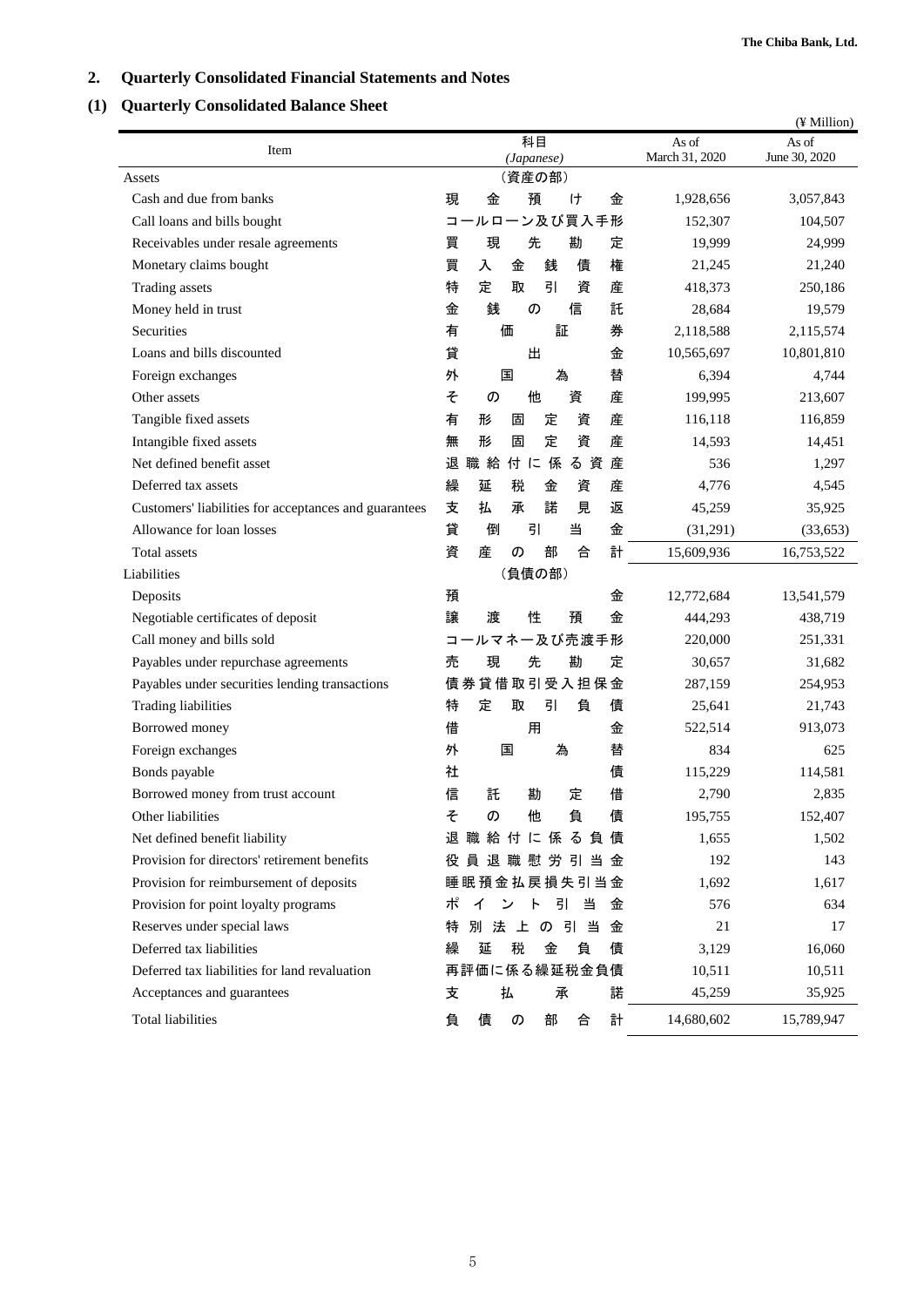**The Chiba Bank, Ltd.**

|                                                       |                                          |                         | (¥ Million)            |
|-------------------------------------------------------|------------------------------------------|-------------------------|------------------------|
| Item                                                  | 科目<br>(Japanese)                         | As of<br>March 31, 2020 | As of<br>June 30, 2020 |
| Net assets                                            | (純資産の部)                                  |                         |                        |
| Capital stock                                         | 資<br>金<br>本                              | 145,069                 | 145,069                |
| Capital surplus                                       | 資<br>剰<br>金<br>本<br>余                    | 122,134                 | 122,134                |
| Retained earnings                                     | 益<br>剰<br>金<br>利<br>余                    | 641,387                 | 646,932                |
| Treasury shares                                       | 自<br>株<br>式<br>己                         | (49, 194)               | (49, 194)              |
| Total shareholders' equity                            | 計<br>株<br>資<br>主<br>本<br>合               | 859,396                 | 864,941                |
| Valuation difference on available-for-sale securities | その他有価証券評価差額金                             | 73,231                  | 102,266                |
| Deferred gains or losses on hedges                    | 繰<br>延<br>ジ<br>損<br>益<br>$\sim$<br>ッ     | (8,504)                 | (9,030)                |
| Revaluation reserve for land                          | 評<br>価<br>差<br>額<br>地<br>再<br>金<br>$\pm$ | 10,025                  | 10,025                 |
| Remeasurements of defined benefit plans               | 退職給付に係る調整累計額                             | (5,330)                 | (5,185)                |
| Total accumulated other comprehensive income          | その他の包括利益累計額合計                            | 69,423                  | 98,075                 |
| Subscription rights to shares                         | 新<br>株<br>権<br>予<br>約                    | 514                     | 557                    |
| Total net assets                                      | 計<br>純<br>産<br>合<br>資<br>部<br>$\sigma$   | 929,334                 | 963,574                |
| Total liabilities and net assets                      | 負 債 及 び 純 資 産 の 部 合 計                    | 15,609,936              | 16,753,522             |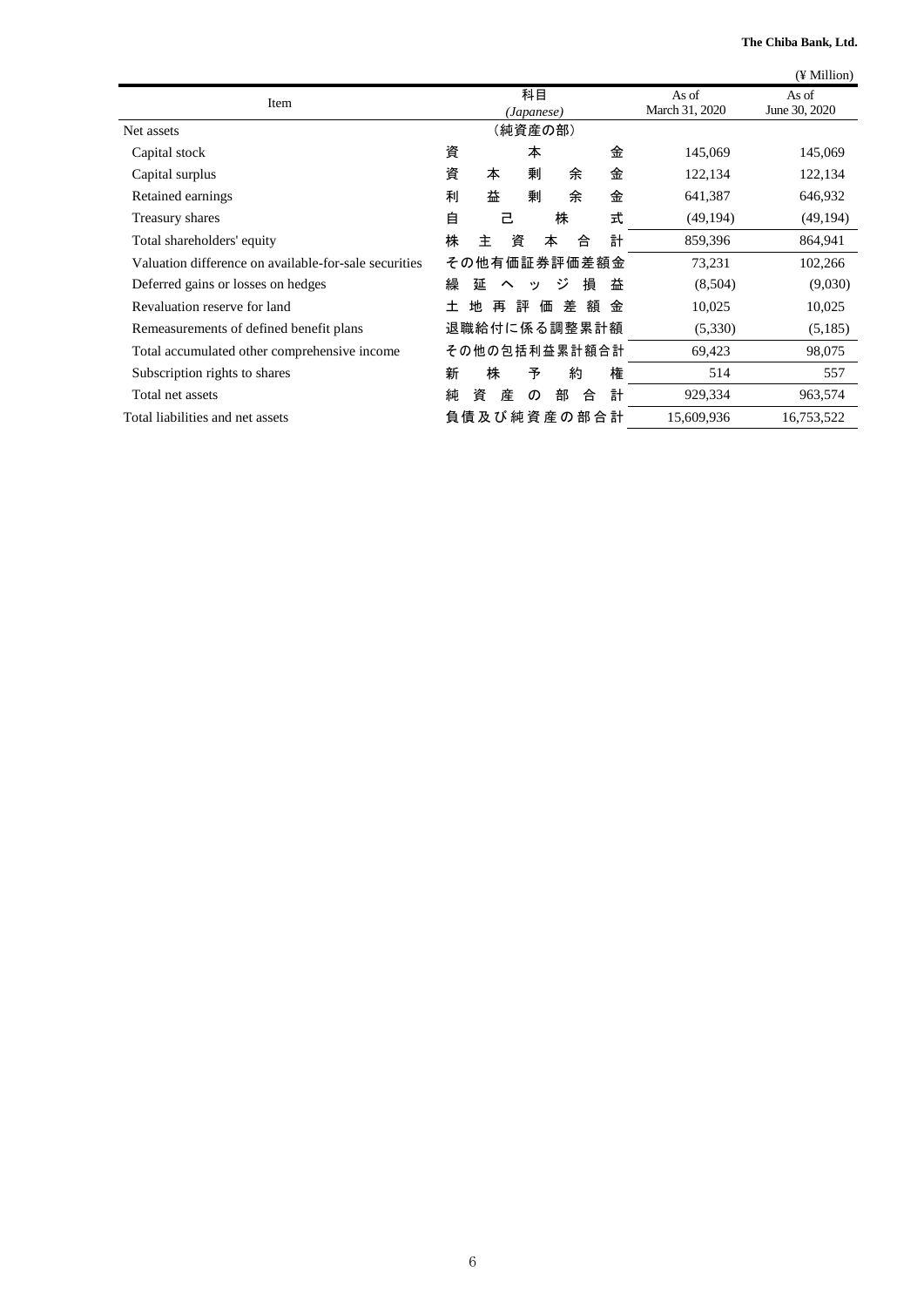# <span id="page-6-0"></span>**(2) Quarterly Consolidated Statements of Income and Comprehensive Income**

Quarterly Consolidated Statement of Income

|                                         |        |          |              |                      |        |   |               |           |                                             | (¥ Million)                                 |
|-----------------------------------------|--------|----------|--------------|----------------------|--------|---|---------------|-----------|---------------------------------------------|---------------------------------------------|
| Item                                    |        |          |              | 科目                   |        |   |               |           | For the three months<br>ended June 30, 2019 | For the three months<br>ended June 30, 2020 |
| Ordinary income                         | 経      |          | 常            | (Japanese)           |        | 収 |               | 益         | 60,341                                      | 57,993                                      |
| Interest income                         | 資      | 金        |              | 運                    | 用      |   | 収             | 益         | 36,935                                      | 34,354                                      |
| Interest on loans and discounts         |        | ぅ        | ち            |                      |        |   | 貸出金利息)        |           | 27,535                                      | 26,098                                      |
| Interest and dividends on securities    |        |          |              |                      |        |   | (うち有価証券利息配当金) |           | 8,270                                       | 7,730                                       |
| Trust fees                              | 信      |          | 託            |                      |        | 報 |               | 酬         | 3                                           | 1                                           |
| Fees and commissions income             | 役      | 務        | 取            |                      | 引      | 等 | 収             | 益         | 11,855                                      | 12,429                                      |
| Trading income                          | 特      | 定        |              | 取                    | 引      |   | 収             | 益         | 1,076                                       | 1,195                                       |
| Other ordinary income                   | そ      | の        | 他            |                      | 業      | 務 | 収             | 益         | 1,391                                       | 895                                         |
| Other income                            | そ      | の        | 他            |                      | 経      | 常 | 収             | 益         | 9,078                                       | 9,117                                       |
| Ordinary expenses                       | 経      |          | 常            |                      |        | 費 |               | 用         | 40,146                                      | 39,696                                      |
| Interest expenses                       | 資      | 金        |              | 調                    | 達      |   | 費             | 用         | 6,447                                       | 4,165                                       |
| Interest on deposits                    |        | う        | $\spadesuit$ | 預                    | 金      | 利 | 息             | $\lambda$ | 1,878                                       | 665                                         |
| Fees and commissions payments           | 役      | 務        | 取            | 引                    |        | 等 | 費             | 用         | 4,744                                       | 4,827                                       |
| Other ordinary expenses                 | そ      | の        | 他            |                      | 業      | 務 | 費             | 用         | 165                                         | 85                                          |
| General and administrative expenses     | 営      |          | 業            |                      |        | 経 |               | 費         | 21,884                                      | 22,333                                      |
| Other expenses                          | そ      | $\sigma$ | 他            |                      | 経      | 常 | 費             | 用         | 6,904                                       | 8,285                                       |
| Ordinary profit                         | 経      |          | 常            |                      |        | 利 |               | 益         | 20,195                                      | 18,296                                      |
| Extraordinary income                    | 特      |          | 別            |                      |        | 利 |               | 益         | $\mathbf{0}$                                | $\theta$                                    |
| Gains on disposal of non-current assets | 固      | 定        | 資            |                      | 産      | 処 | 分             | 益         | $\overline{0}$                              | $\mathbf{0}$                                |
| <b>Extraordinary losses</b>             | 特      |          | 別            |                      |        | 損 |               | 失         | 4                                           | 5                                           |
| Loss on disposal of non-current assets  | 固      | 定        | 資            | 産                    |        | 処 | 分             | 損         | $\overline{4}$                              | 5                                           |
| Profit before income taxes              | 税<br>四 | 金<br>平   |              | 等<br>期               | 調<br>純 |   | 整<br>利        | 前<br>益    | 20,190                                      | 18,291                                      |
| Income taxes-current                    | 法<br>及 | 人        | 税<br>ぴ       | $\ddot{\phantom{0}}$ | 事      | 住 | 民<br>業        | 税<br>税    | 4,569                                       | 4,426                                       |
| Income taxes-deferred                   | 法      | 人        | 税            | 等                    |        | 調 | 整             | 額         | 1,353                                       | 890                                         |
| Total income taxes                      | 法      | 人        |              | 税                    | 等      |   | 合             | 計         | 5,922                                       | 5,317                                       |
| Profit                                  | 匹      | 半        |              | 期                    | 純      |   | 利             | 益         | 14,267                                      | 12,973                                      |
| Profit attributable to owners of parent | 親<br>匹 | 会社<br>半  |              | 株主に帰<br>期            | 純      |   | 属す<br>利       | る<br>益    | 14,267                                      | 12,973                                      |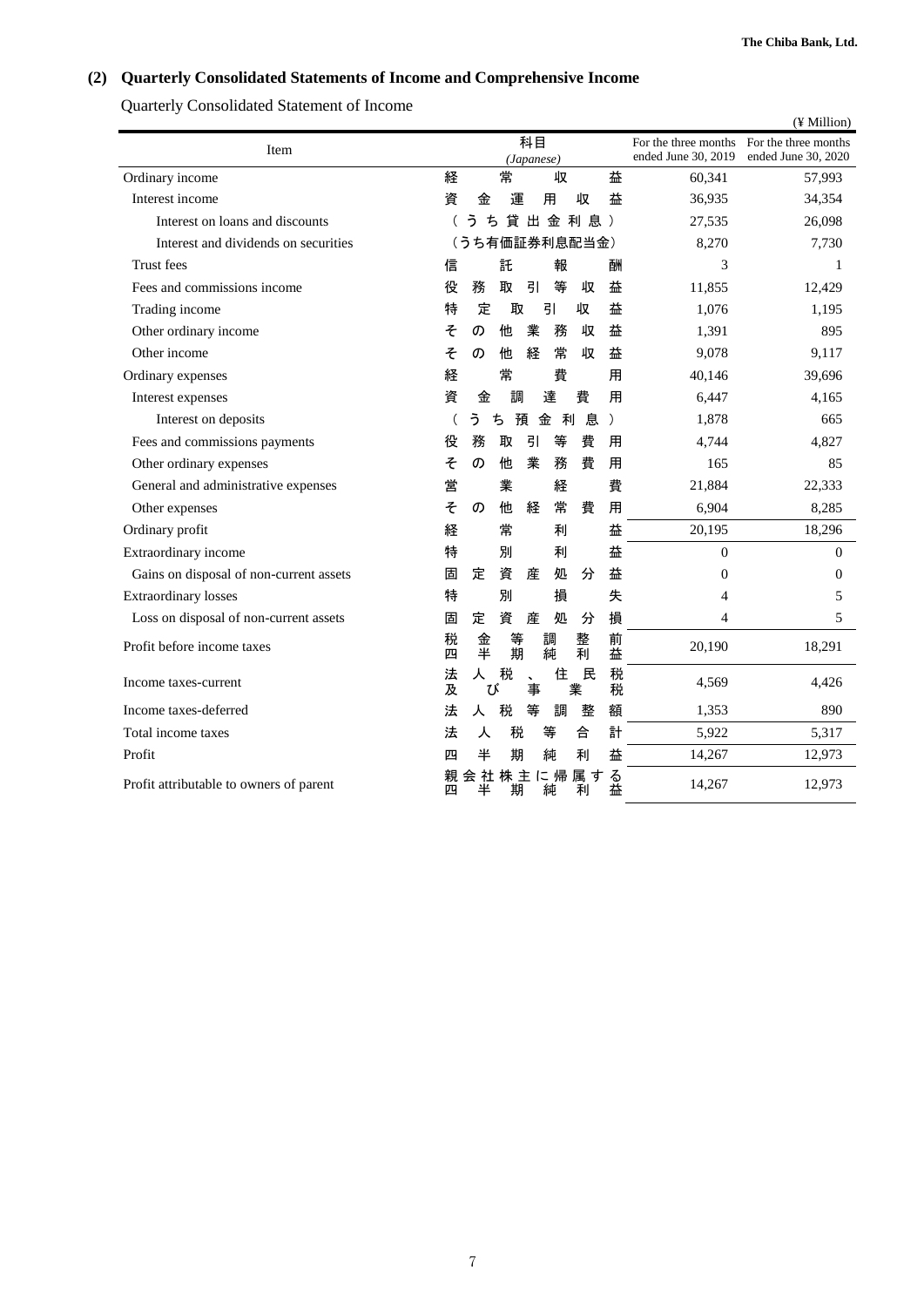Quarterly Consolidated Statement of Comprehensive Income

<span id="page-7-0"></span>

|                                                                                      |                                                                         |                                             | (¥ Million)                                 |
|--------------------------------------------------------------------------------------|-------------------------------------------------------------------------|---------------------------------------------|---------------------------------------------|
| Item                                                                                 | 科目<br>(Japanese)                                                        | For the three months<br>ended June 30, 2019 | For the three months<br>ended June 30, 2020 |
| Profit                                                                               | 純<br>益<br>半<br>期<br>利<br>四                                              | 14,267                                      | 12,973                                      |
| Other comprehensive income                                                           | 括<br>包<br>利<br>益<br>他<br>そ<br>$\sigma$<br>$\sigma$                      | (9,848)                                     | 28,652                                      |
| Valuation difference on available-for-sale securities                                | その他有価証券評価差額金                                                            | (7, 433)                                    | 28,946                                      |
| Deferred gains or losses on hedges                                                   | 繰<br>ジ<br>損<br>延<br>益<br>ッ<br>$\sim$                                    | (2,365)                                     | (526)                                       |
| Remeasurements of defined benefit plans, net of tax                                  | 退 職 給 付 に 係 る 調 整 額                                                     | (5)                                         | 144                                         |
| Share of other comprehensive income of entities<br>accounted for using equity method | 持分法適用会社に対する<br>額<br>持<br>相<br>当<br>分                                    | (44)                                        | 88                                          |
| Comprehensive income                                                                 | 益<br>括<br>半<br>期<br>包<br>利<br>四                                         | 4,419                                       | 41,626                                      |
| (Comprehensive income attributable to)                                               | 訳<br>内                                                                  |                                             |                                             |
| Comprehensive income attributable to owners of parent                                | 親<br>社<br>株<br>会<br>主<br>に<br>係<br>る<br>半<br>括<br>期<br>益<br>四<br>利<br>包 | 4,419                                       | 41,626                                      |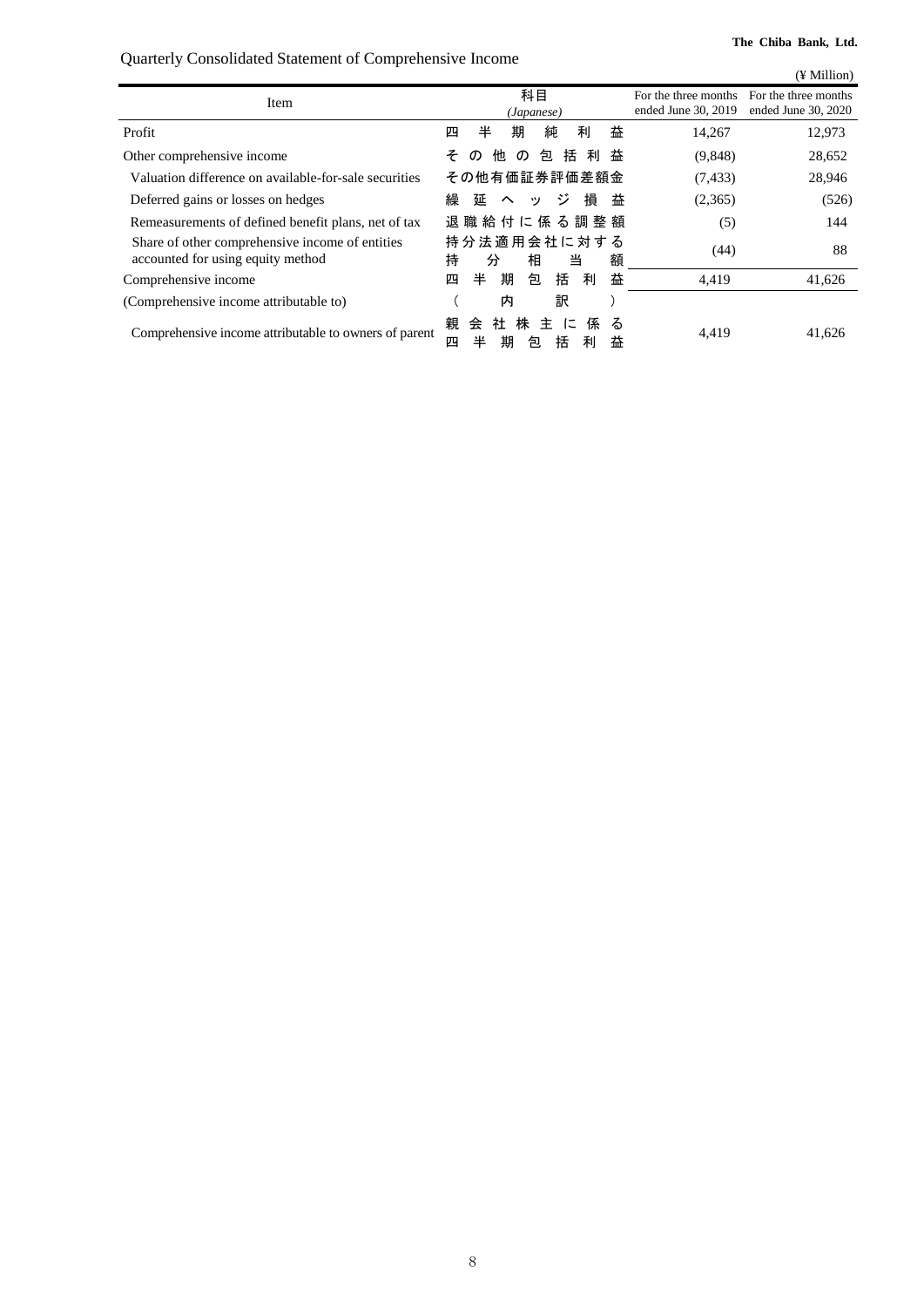#### **(3) Note for the Assumption of Going Concern**

Not applicable.

## <span id="page-8-0"></span>**(4) Note for Material Changes in Shareholders' Equity**

Not applicable.

## **(5) Change in Accounting Principles that is Difficult to Distinguish from Change in Accounting Estimates**

The Chiba Bank and consolidated subsidiaries have changed the depreciation method for buildings, which had been adopted the declining balance method, to the straight-line method from the current first quarter of consolidated fiscal year.

With the launch of the 14th medium term management plan "NEXT STEP 2023 –connect and go beyond, for the future-" and the completion of new head office in the current fiscal year, we reviewed the depreciation method for buildings. We concluded that the straight-line method which allocates depreciation expense evenly over the useful lives would more appropriately reflect the actual condition of management to periodic profit, because buildings are used long-term and stable, and the value in use decrease approximately constantly through their duration.

As a result of this change, depreciation for the current first quarter of consolidated fiscal year decreased, and ordinary profit and profit before income taxes increased by ¥125 million respectively compared with the previous method.

## **(6) Additional Information**

There were no significant changes in the assumptions of accounting estimates on the COVID-19 pandemic stated as additional information in the Securities Report for the previous consolidated fiscal year.

We currently expect that the COVID-19 pandemic will continue to have a certain negative impact on the credit risk of loans and that the repayment capacity of borrowers may decline. Allowance for loans losses was provided based on the expectation that the net credit costs will not increase significantly.

This expiation is uncertain and there may be a negative impact on our operating results if the impact of the COVID-19 pandemic continues over a long period.

## **(7) Subsequent Events**

Not applicable.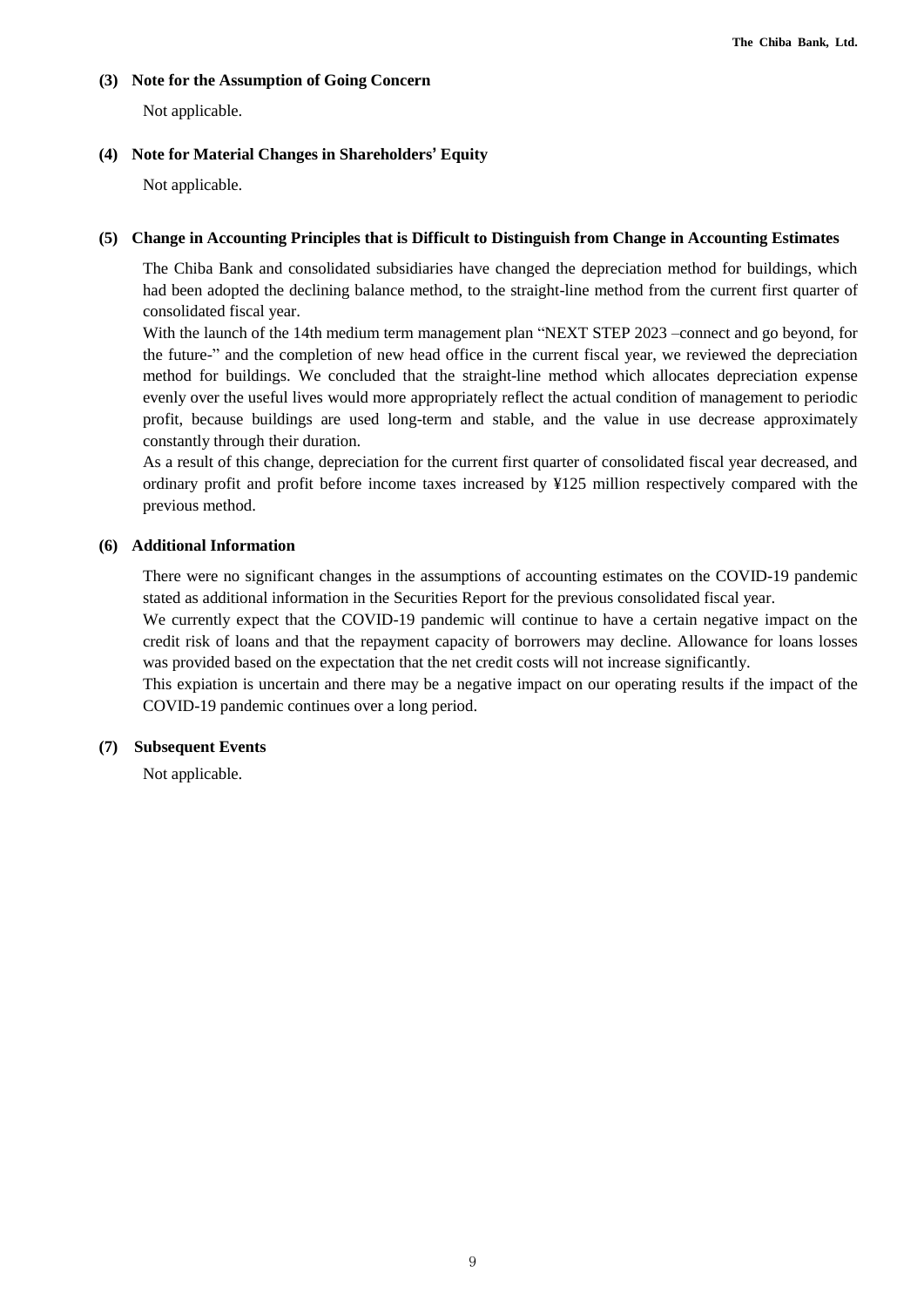# **Supplementary Information**

Financial Results for the First Quarter of Fiscal Year 2020, ending March 31, 2021

#### <span id="page-9-0"></span>**1. Summary of Income (Non-consolidated / Consolidated)**

- Non-consolidated gross business profit was ¥39.8 billion at the same level as the corresponding period of the previous fiscal year mainly due to an increase in net fees and commissions income. Ordinary profit decreased by ¥2.0 billion to ¥19.4 billion, and profit decreased by ¥1.4 billion to ¥14.8 billion. Consolidated ordinary profit decreased by ¥1.8 billion to ¥18.2 billion, and profit attributable to owners of parent decreased by ¥1.2 billion to ¥12.9 billion.
- The progress in profit was 51.0% of the projection for the six months ending September 2020 on a nonconsolidated basis and 46.3% on a consolidated basis.

| Non-consolidated                                                              |                               |                                                                    |                                                       |                                                               | (¥ Million)            |
|-------------------------------------------------------------------------------|-------------------------------|--------------------------------------------------------------------|-------------------------------------------------------|---------------------------------------------------------------|------------------------|
|                                                                               | (Japanese)                    | For the three<br>months ended<br>Jun. 30, 2020<br>$(a - b)$<br>(a) | For the three<br>months ended<br>Jun. 30, 2019<br>(b) | For the six<br>months ending<br>Sep. 30, 2020<br>(Projection) | (Reference)<br>FY 2019 |
| <b>Gross business profit</b>                                                  | 粗<br>利<br>益<br>菐<br>務         | 39,897<br>(54)                                                     | 39,951                                                |                                                               | 152,719                |
| Net interest income                                                           | 資<br>益<br>金<br>利              | 33,509<br>(329)                                                    | 33,838                                                |                                                               | 123,678                |
| Net fees and commissions income                                               | 役務取引等利益                       | 5,082<br>633                                                       | 4,448                                                 |                                                               | 22,642                 |
| Trading income                                                                | 特<br>定取引利<br>益                | 69<br>498                                                          | 428                                                   |                                                               | 1,802                  |
| Profit from other business transactions                                       | その他業務利益                       | 807<br>(428)                                                       | 1,236                                                 |                                                               | 4,596                  |
| Gains (losses) related to bonds<br>(Government bonds, etc.)                   | うち国債等債券損益                     | (208)<br>662                                                       | 870                                                   |                                                               | 3,260                  |
| Expenses<br>(excluding non-recurrent expenses) (-)                            | 経<br>費<br>(除く臨時処理分)           | 20,555<br>367                                                      | 20,187                                                |                                                               | 81,911                 |
| Net business income (before transfer to<br>general allowance for loan losses) | 業<br>純<br>務<br>益<br>(一般貸引繰入前) | 19,341<br>(421)                                                    | 19,763                                                |                                                               | 70,808                 |
| Core net business income                                                      | ア 業 務 純 益<br>$\Box$           | 18,679<br>(213)                                                    | 18,893                                                |                                                               | 67,547                 |
| Excluding gains (losses) on cancellation<br>of investment trusts              | 除く投資信託解約損益                    | 17,526<br>(560)                                                    | 18,086                                                |                                                               | 64,233                 |
| Net transfer to general allowance for loan<br>$losses(-)$<br>(i)              | 般貸倒引当金<br>繰<br>純<br>額<br>入    | 1,263<br>1,216                                                     | 46                                                    |                                                               | 1,241                  |
| Net business income                                                           | 業<br>益<br>務<br>純              | 18,078<br>(1,638)                                                  | 19,716                                                |                                                               | 69,567                 |
| Non-recurrent income and losses                                               | 臨<br>時<br>損<br>益              | 1,330<br>(455)                                                     | 1,785                                                 |                                                               | (1,694)                |
| Disposal of non-performing loans (-) (ii)                                     | うち不良債権処理額                     | 1,559<br>458                                                       | 1,100                                                 |                                                               | 8,266                  |
| Gains (losses) related to stocks, etc.                                        | うち株式等関係損益                     | 3,023<br>2,022                                                     | 1,001                                                 |                                                               | 2,685                  |
| <b>Ordinary profit</b>                                                        | 経<br>常<br>益<br>利              | 19,408<br>(2,094)                                                  | 21,502                                                | 40,000                                                        | 67,872                 |
| Extraordinary income (loss)                                                   | 特<br>益<br>別<br>損              | (4)<br>$\Omega$                                                    | (4)                                                   |                                                               | (3,842)                |
| Profit                                                                        | 四半期(中間・当期)純利益                 | 14,812<br>(1, 474)                                                 | 16,286                                                | 29,000                                                        | 45,937                 |
| Net credit costs (-)<br>$(i)+(ii)$                                            | 与信関係費用                        | 2,823<br>1,675                                                     | 1,147                                                 |                                                               | 9,508                  |

Note: Core net business income = Net business income (before transfer to general allowance for loan losses) - Gains (losses) related to bonds (Government bonds, etc.)

| <b>Consolidated</b>                            |   |                              |            |   |                                                       |           |                                                       |                                                               | (¥ Million)            |
|------------------------------------------------|---|------------------------------|------------|---|-------------------------------------------------------|-----------|-------------------------------------------------------|---------------------------------------------------------------|------------------------|
|                                                |   |                              | (Japanese) |   | For the three<br>months ended<br>Jun. 30, 2020<br>(a) | $(a - b)$ | For the three<br>months ended<br>Jun. 30, 2019<br>(b) | For the six<br>months ending<br>Sep. 30, 2020<br>(Projection) | (Reference)<br>FY 2019 |
| <b>Ordinary profit</b>                         | 経 | 常                            | 利          | 益 | 18.296                                                | (1,898)   | 20,195                                                | 40.500                                                        | 72,617                 |
| <b>Profit attributable to owners of parent</b> |   | 親会社株主に帰属する<br> 四半期(中間・当期)純利益 |            |   | 12,973                                                | (1,294)   | 14.267                                                | 28,000                                                        | 48,037                 |

10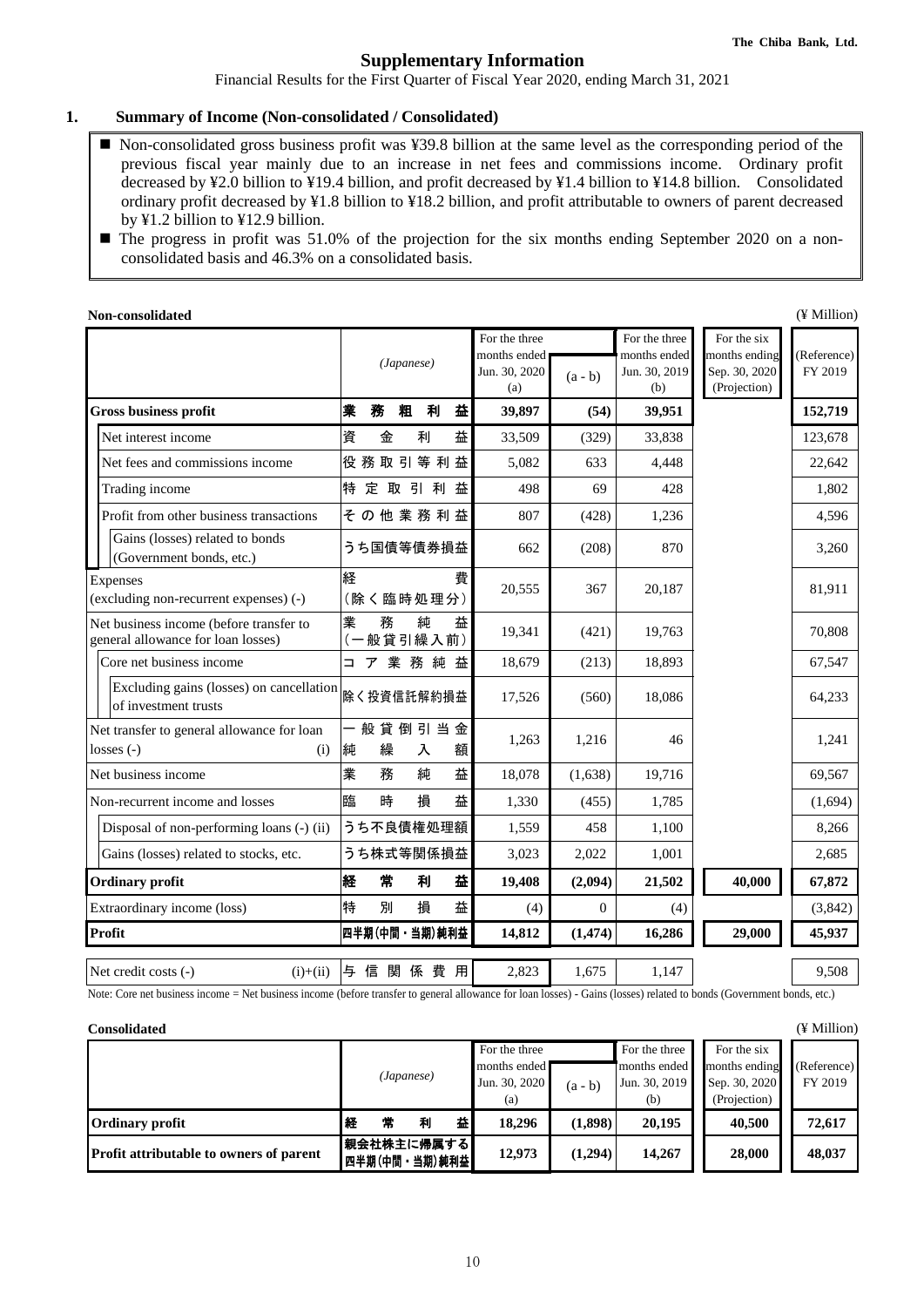# **2. Loans and Deposits (Non-consolidated / Term-end Balance)**

- The balance of loans and bills discounted increased by ¥237.7 billion from the position as of March 31, 2020, to ¥10,854.2 billion mainly due to an increase in corporate loans.
- The balance of deposits increased by ¥768.6 billion from the position as of March 31, 2020, to ¥13,557.5 billion mainly due to an increase in personal deposits.

|                                                        |                                              |                               |                       |                               | $($ ¥ Billion $)$                     |
|--------------------------------------------------------|----------------------------------------------|-------------------------------|-----------------------|-------------------------------|---------------------------------------|
|                                                        | (Japanese)                                   | As of<br>Jun. 30, 2020<br>(a) | $(a - b)$             | As of<br>Mar. 31, 2020<br>(b) | (Reference)<br>As of<br>Jun. 30, 2019 |
| <b>Loans and bills discounted</b>                      | 貸<br>出<br>金                                  | 10,854.2                      | 237.7                 | 10,616.5                      | 10,428.1                              |
| Domestic operations                                    | 貸<br>出<br>国<br>内<br>向<br>ゖ                   | 10,613.2                      | 237.0                 | 10,376.2                      | 10,194.9                              |
| Corporate loans                                        | 業<br>事<br>者<br>H<br>貸<br>出<br>向              | 6,383.5                       | 228.1                 | 6,155.3                       | 6,047.4                               |
| Consumer loans                                         | 費<br>消<br>者<br>رد<br>□                       | 3,824.4                       | 13.4                  | 3,810.9                       | 3,732.1                               |
| Housing loans                                          | ぅ<br>ち<br>住<br>宅<br>$\overline{ }$<br>$\Box$ | 3,643.9                       | 11.6                  | 3,632.3                       | 3,560.2                               |
| Public sector loans                                    | 共<br>貸<br>出<br>向<br>ゖ<br>公                   | 405.2                         | (4.5)                 | 409.8                         | 415.3                                 |
| Small and medium-sized<br>enterprises, etc.<br>[Ratio] | うち中小企業等貸出<br>[中小企業等貸出比率]                     | 8.767.1<br>$[82.60\%]$        | 117.1<br>$[(0.75\%)]$ | 8.650.0<br>[83.36%]           | 8.340.4<br>$[81.80\%]$                |
| Overseas operations                                    | 貸<br>出<br>海<br>外<br>ゖ<br>向                   | 241.0                         | 0.7                   | 240.3                         | 233.1                                 |
| <b>Deposits</b>                                        | 預<br>金                                       | 13,557.5                      | 768.6                 | 12,788.9                      | 12,400.5                              |
| Domestic operations                                    | 国<br>内                                       | 13,266.0                      | 766.4                 | 12,499.5                      | 12,028.5                              |
| Personal deposits                                      | 個<br>人                                       | 9,704.6                       | 399.3                 | 9,305.2                       | 9,115.2                               |
| Corporate deposits                                     | 法<br>人                                       | 2,647.5                       | 237.1                 | 2,410.3                       | 2,339.7                               |
| Public sector deposits                                 | 共<br>公                                       | 913.8                         | 129.9                 | 783.8                         | 573.5                                 |
| Overseas operations                                    | 店<br>等<br>海<br>外                             | 291.5                         | 2.1                   | 289.3                         | 371.9                                 |

Note: Ratio = Small and medium-sized enterprises, etc. / Domestic loans and bills discounted

# *(Reference) Investment trusts, etc.* (参考)投資信託等 (¥ Billion)

|                              |   | (Japanese) |   |   |   | As of |               | As of     | (Reference)   |               |
|------------------------------|---|------------|---|---|---|-------|---------------|-----------|---------------|---------------|
|                              |   |            |   |   |   |       | Jun. 30, 2020 | $(a - b)$ | Mar. 31, 2020 | As of         |
|                              |   |            |   |   |   |       | (a)           |           | (h`           | Jun. 30, 2019 |
| Balance of investment trusts | 投 | 資          | 信 | 託 | 残 | 高     | 249.7         | 16.2      | 233.5         | 270.7         |

|                               | (Japanese) | As of<br>Jun. 30, 2020<br>(a) | $(a - b)$ | As of<br>Mar. 31, 2020<br>(b) | (Reference)<br>As of<br>Jun. 30, 2019 |
|-------------------------------|------------|-------------------------------|-----------|-------------------------------|---------------------------------------|
| Balance of personal annuities | 個人年金保険等残高  | 883.2                         | 7.8       | 875.3                         | 908.8                                 |

| (Reference)   |
|---------------|
| As of         |
| Jun. 30, 2019 |
| 270.7         |

|  | Billion |
|--|---------|
|  |         |

| (Reference)   |
|---------------|
| As of         |
| Jun. 30, 2019 |
| 908 R         |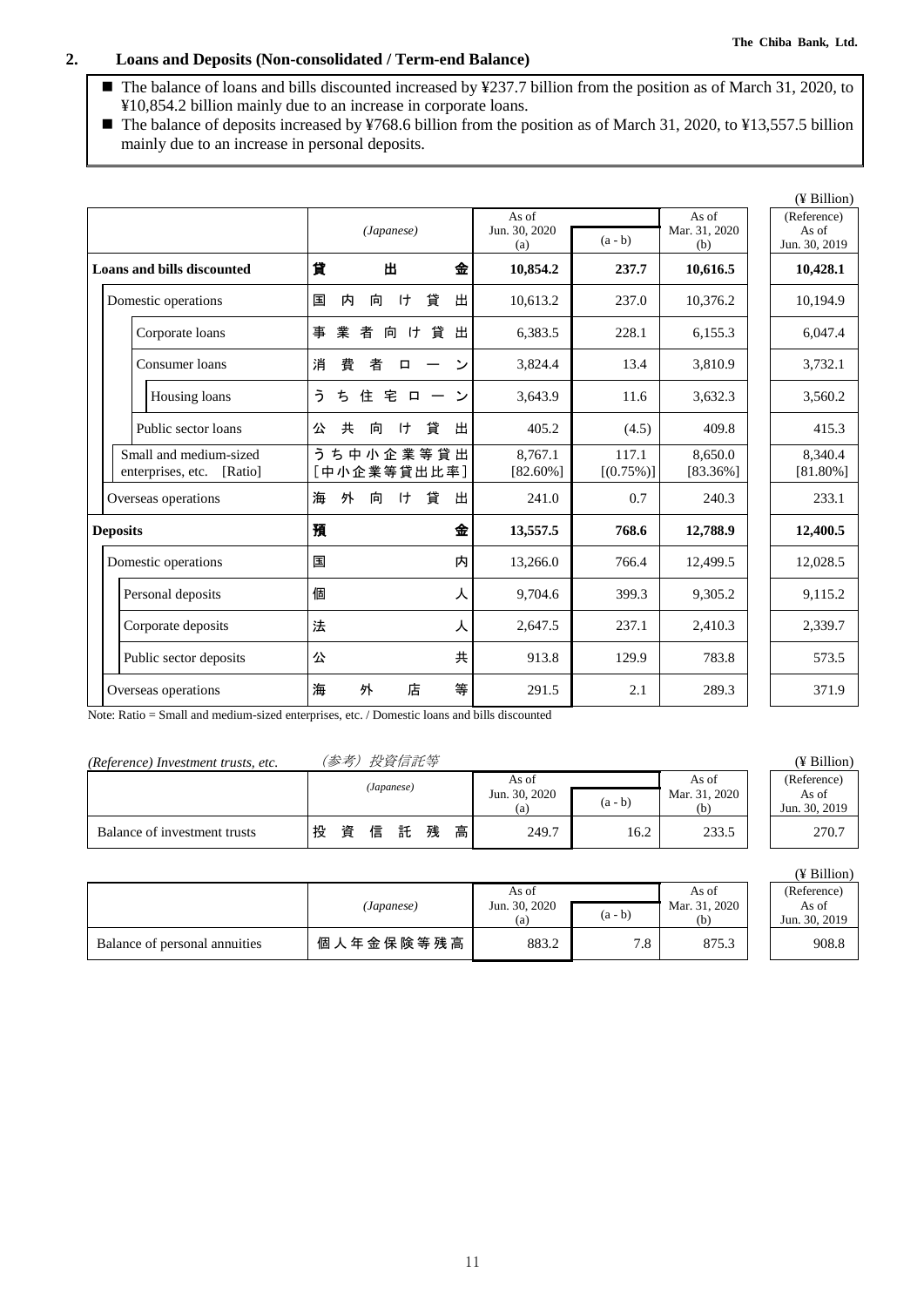# **3. Interest Rate Spread (Domestic Business) (Non-consolidated)**

|     |                                                                                |   |   | (Japanese) |   |   |   | For the three<br>months ended<br>Jun. 30, 2020<br>(a) | $(a-b)$    | For the three<br>months ended<br>Jun. 30, 2019<br>(b) | (Reference)<br>FY2019 |
|-----|--------------------------------------------------------------------------------|---|---|------------|---|---|---|-------------------------------------------------------|------------|-------------------------------------------------------|-----------------------|
| (1) | Average yield on interest earning<br>assets $(A)$                              | 資 | 金 | 運          | 用 | 利 | 回 | 0.99%                                                 | $(0.04\%)$ | 1.04%                                                 | 0.92%                 |
|     | (i) Average yield on loans and<br>bills discounted (B)                         | 貸 | 出 |            | 金 | 利 | 回 | 0.92%                                                 | $(0.04\%)$ | 0.97%                                                 | 0.95%                 |
|     | (ii) Average yield on securities                                               | 有 | 価 | 証          | 券 | 利 | 回 | 2.26%                                                 | $(0.03\%)$ | 2.30%                                                 | 1.47%                 |
| (2) | Average yield on interest bearing<br>liabilities $(C)$                         | 資 | 金 | 調          | 達 | 原 | 価 | 0.56%                                                 | $(0.03\%)$ | 0.60%                                                 | 0.59%                 |
|     | (i) Average yield on deposits and<br>negotiable certificates of<br>deposit (D) | 預 | 金 |            | 等 | 利 | 回 | 0.00%                                                 | $(0.00\%)$ | $0.00\%$                                              | 0.00%                 |
|     | (ii) Expense ratio                                                             | 経 |   |            | 費 |   | 率 | 0.60%                                                 | $(0.03\%)$ | 0.63%                                                 | 0.63%                 |
| (3) | Average interest rate spread<br>$(A) - (C)$                                    | 総 | 資 |            | 金 | 利 | 鞘 | 0.43%                                                 | $(0.01\%)$ | 0.44%                                                 | 0.33%                 |
|     | Difference between average yield on<br>loans and deposits $(B) - (D)$          | 預 | 貸 |            | 金 | 利 | 差 | 0.92%                                                 | $(0.05\%)$ | 0.97%                                                 | 0.95%                 |

Note: (1) and (2) are rounded down to second decimal places, and (3) is the difference between (1) and (2).

## **4. Disclosed Claims under the Financial Reconstruction Law (Non-consolidated)**

|                                                      |                            |                                            |                               | (¥ Million)                           |
|------------------------------------------------------|----------------------------|--------------------------------------------|-------------------------------|---------------------------------------|
|                                                      | (Japanese)                 | As of<br>Jun. 30, 2020<br>$(a - b)$<br>(a) | As of<br>Mar. 31, 2020<br>(b) | (Reference)<br>As of<br>Jun. 30, 2019 |
| <b>Bankrupt and Substantially Bankrupt</b><br>Claims | 破産更生債権及び<br>これらに準ずる債権      | 18,010<br>(552)                            | 18,563                        | 17,442                                |
| Doubtful Claims                                      | 債<br>権<br>危<br>険           | 54,788<br>(785)                            | 55,574                        | 60,110                                |
| Substandard Claims                                   | 管<br>権<br>債<br>要<br>理      | 43,691<br>(551)                            | 44,242                        | 38,890                                |
| Total                                                | 計<br>合                     | 116,491<br>(1,889)                         | 118,380                       | 116,444                               |
|                                                      |                            |                                            |                               |                                       |
| Normal Claims                                        | 権<br>常<br>債<br>正           | 229.319<br>10,845,762                      | 10.616.443                    | 10,436,000                            |
| Total Claims                                         | 高<br>信<br>残<br>与<br>総      | 10,962,253<br>227,429                      | 10,734,823                    | 10,552,445                            |
| Non-performing loan ratio                            | 率<br>債<br>権<br>比<br>良<br>不 | 1.06%<br>$(0.04\%)$                        | 1.10%                         | 1.10%                                 |

Note: Total Claims include : loans, foreign exchange, accrued interest and suspense payments, customers' liabilities for acceptances and guarantees, and private offerings of bonds with Chiba Bank's guarantee in Securities. Private offerings of bonds with Chiba Bank's guarantee are recorded at market value.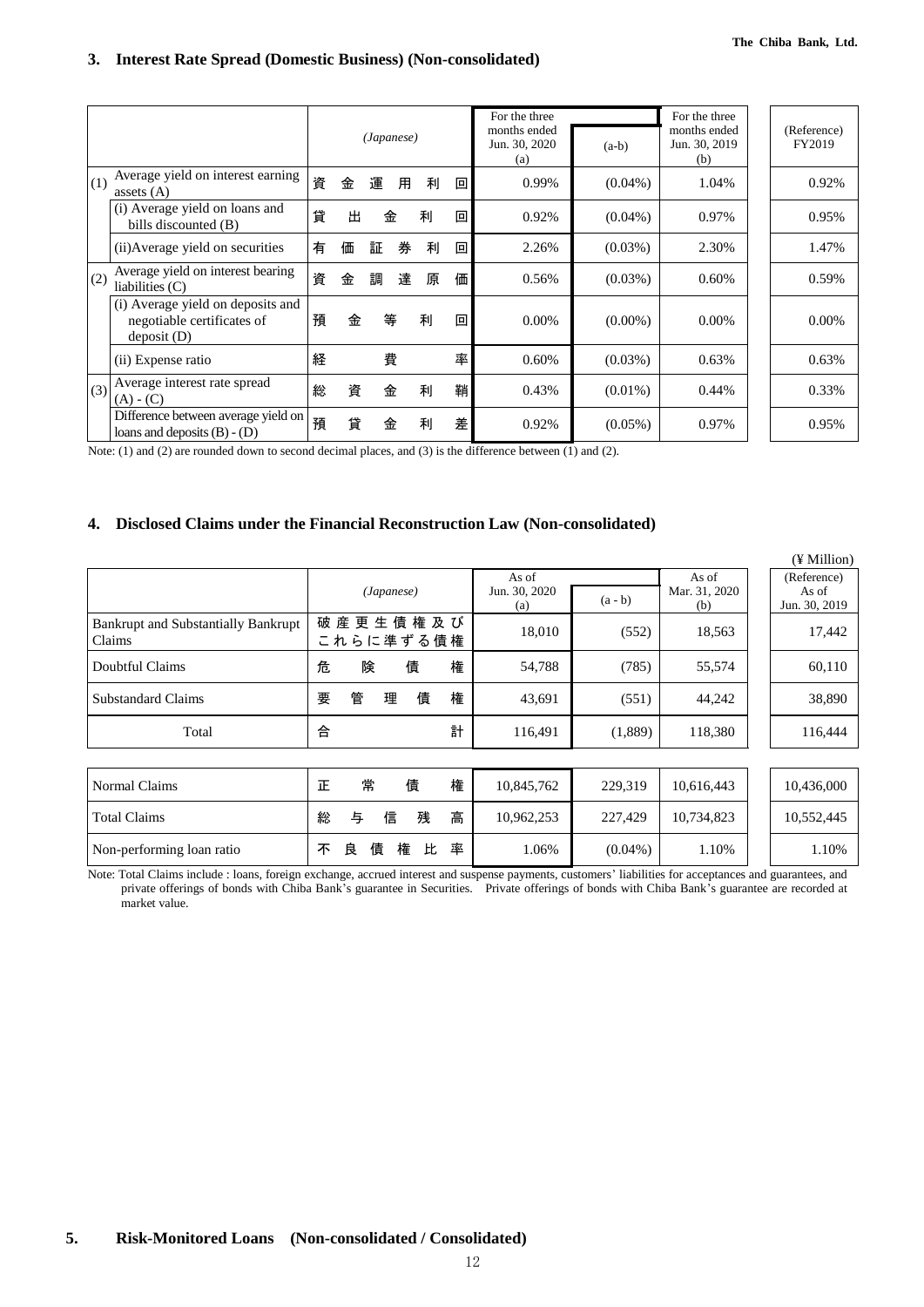#### **The Chiba Bank, Ltd.**

| Non-consolidated                         |                            |                      |            |                      | (¥ Million)            |
|------------------------------------------|----------------------------|----------------------|------------|----------------------|------------------------|
|                                          | (Japanese)                 | As of                |            | As of                | (Reference)            |
|                                          |                            | Jun. 30, 2020<br>(a) | $(a - b)$  | Mar. 31, 2020<br>(b) | As of<br>Jun. 30, 2019 |
| Loans to Bankrupt Borrowers              | 権<br>先<br>債<br>額<br>破<br>綻 | 1,084                | (293)      | 1,378                | 896                    |
| Delinquent Loans                         | 滞<br>額<br>権<br>延<br>債      | 70,988               | (894)      | 71,882               | 76,534                 |
| Loans past due 3 months or more          | 3ヵ月以上延滞債権額                 | 1,295                | (350)      | 1,646                | 946                    |
| <b>Restructured Loans</b>                | 貸出条件緩和債権額                  | 42,395               | (200)      | 42,596               | 37,944                 |
| Total                                    | 計<br>合                     | 115,764              | (1,739)    | 117,504              | 116,322                |
|                                          |                            |                      |            |                      |                        |
| Total loan balance<br>(Term-end balance) | 貸出金残高 (末残)                 | 10,854,295           | 237,770    | 10,616,525           | 10,428,125             |
| As a percentage of total loans           | 貸<br>高<br>比<br>出<br>金<br>残 | 1.06%                | $(0.04\%)$ | 1.10%                | 1.11%                  |

| <b>Consolidated</b>                      |                            |                        |            |                        |  | $(\frac{1}{2}$ Million |
|------------------------------------------|----------------------------|------------------------|------------|------------------------|--|------------------------|
|                                          | (Japanese)                 | As of<br>Jun. 30, 2020 | $(a - b)$  | As of<br>Mar. 31, 2020 |  | (Reference)<br>As of   |
|                                          |                            | (a)                    |            | (b)                    |  | Jun. 30, 2019          |
| <b>Loans to Bankrupt Borrowers</b>       | 権<br>破<br>綻<br>先<br>債<br>額 | 905                    | (269)      | 1,174                  |  | 804                    |
| Delinquent Loans                         | 滞<br>債<br>額<br>延<br>権      | 70,039                 | (56)       | 70,096                 |  | 75,508                 |
| Loans past due 3 months or more          | 3 ヵ月以上延滞債権額                | 1,295                  | (350)      | 1,646                  |  | 946                    |
| <b>Restructured Loans</b>                | 貸出条件緩和債権額                  | 42,398                 | (199)      | 42,598                 |  | 37,946                 |
| Total                                    | 計<br>合                     | 114,639                | (876)      | 115,515                |  | 115,205                |
|                                          |                            |                        |            |                        |  |                        |
| Total loan balance<br>(Term-end balance) | 貸出金残高 (末残)                 | 10,801,810             | 236.113    | 10,565,697             |  | 10,379,847             |
| As a percentage of total loans           | 貸<br>高<br>残<br>出<br>金<br>比 | 1.06%                  | $(0.03\%)$ | 1.09%                  |  | 1.10%                  |